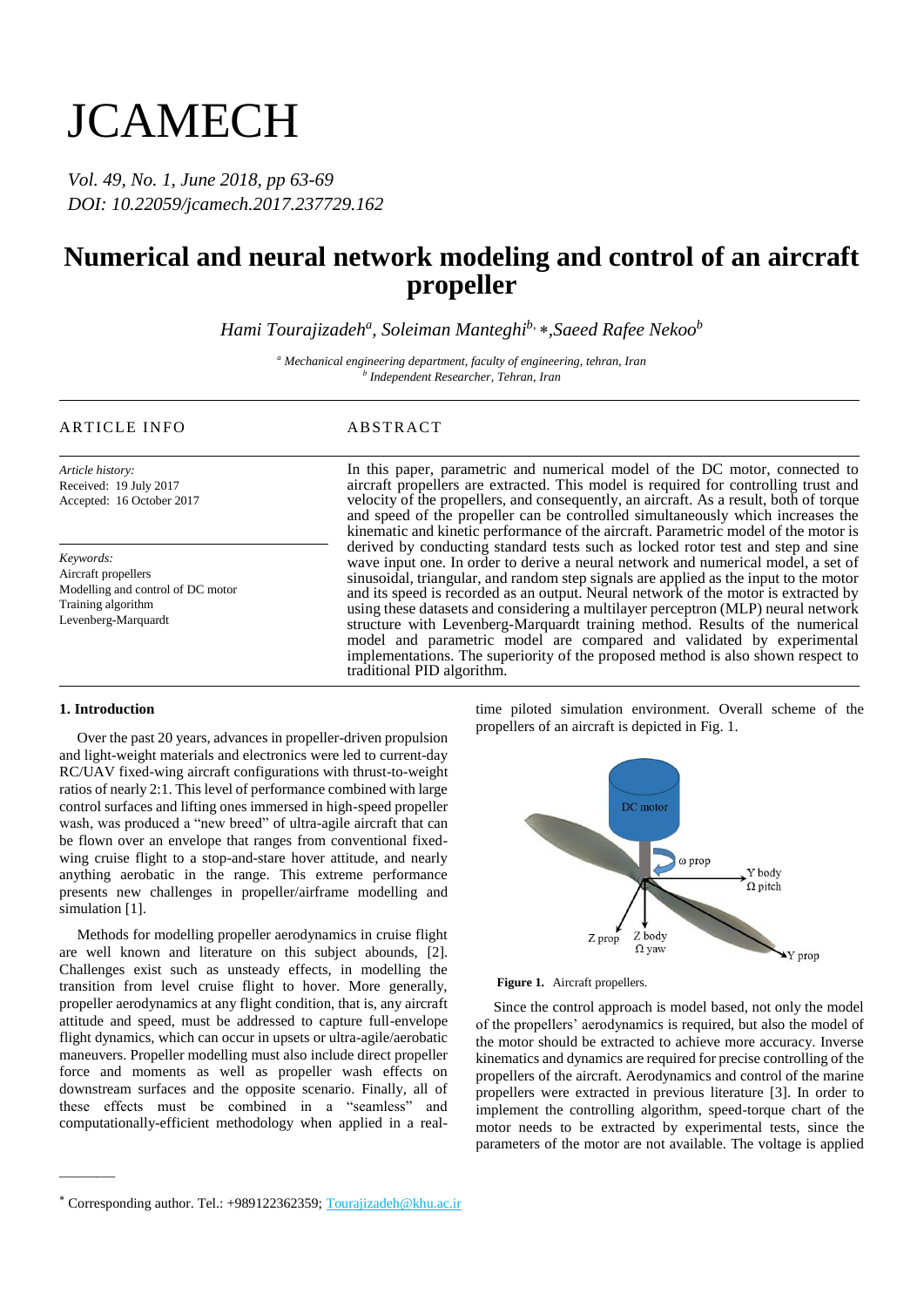to the motor as the input and the output torque is recorded as the motor output, then input-output chart is determined. Any input and output between two points of the chart is provided by interpolation. PWM duty cycle is set, according to the input voltage level; hence, this PWM signal is applied to control the torque of the motors. The electrical model of the motors was needed to implement the mentioned feedback linearization technique to control the rotation of the propellers. Some research projects were performed in this area so far. Urrea [4] estimated the dynamic model of a motor and controlled the motor using an extracted dynamic model and simulated its dynamic behavior based on its estimated dynamic parameters. The results were verified by comparing with simulation data. It can be seen that the exact dynamic model of a motor was required there to control a system. Anandaraju [5] employed a PID controller for DC motors. The gains were tuned by the aid of a proper iterative method. Genetic algorithm is a good choice for optimizing the PID gains for speed control of DC motors. Different objective functions were used for tuning the gains. Ohishi [6] used proportional control action (P), to minimize the position error of DC motors. The unwanted transient and permanent errors which were the result of friction and parametric uncertainties were compensated by employing a new method based on observation theory and microprocessor programming. The lack of these researches was the absence of feed-forward term which prevents us from using them in high dynamic response applications of dynamic systems. Sequential training neural network based on feed-forward (FFNN) was proposed in [7] by Hoque, to control the speed of permanent magnet of DC motors. Artificial neural network (ANN) control is a good solution for the systems with extreme nonlinearity of the dynamic, unexpected parametric uncertainties or huge disturbance. The system improves itself using an auto training model in an online way. This algorithm was implemented on a permanent magnet DC motor. Liu [8] controlled the position of a DC servo motor by the aid of PID in LabVIEW environment. The online control was realized using data acquisition (DAQ) card. Fuzzy controller together with PID (FPID) were used by Altayef [9] to control the position of DC motors in LabVIEW environment. Again, DAQ board was used to control the motor in an online scheme. The experimental results showed that FLC had a good performance. Yan-hong et. al [10] optimized the gains of PID controller of servo motors. The dynamic of the system was used to control by the use of PID. In order to make the system robust, neural network equipped by an observer was added to the controller. Optimizing and tuning the gains of PID was done employing genetic algorithm. The proposed algorithm was implemented for motor driver and its efficiency was verified by experimental tests.

In this paper, electrical model of a DC motor is extracted by numerical and parametric method. These models increase the accuracy of the rotational speed of the propellers. Experimental test is done to estimate the parametric model by the aid of wave form output of the motors. Numerical model of the motor is also proposed here using neural network model of the motor by implementing the numerical analysis of the input and output data of the motor. Two approaches are compared and analyzed to confirm their efficiency and advantages. Neural network modelling of the DC motor and its parameters are obtained. Then the MLP neural network is presented and training by Levenberg-Marquardt algorithms is performed. Finally, in order to confirm the proposed modelling strategy and its efficiency, experimental results are compared and analyzed.

#### **2. Equivalent circuit and modelling of DC motor**

Computed torque method is used for precision control of the propellers of an aircraft. Torque and angular velocity of the motors are estimated based on the inverse dynamics using aerodynamics of the propellers. Here, not only the aerodynamics of the propellers are required, but also the model of the motors are needed in this method. The aerodynamics of the propellers can be presented as [1, 3]:

$$
T = \rho n^2 D^4 C_T
$$
  
Q =  $\rho n^2 D^5 C_Q$  (1)

where T and Q are trust and torque of the propellers, ρ is the air density, n and D are the respectively rotational speed and diameter of the propellers and  $C_T$ ,  $C_Q$  are thrust and torque coefficients of the propellers which could be evaluated using the related look up tables. Based on the above formulation of propellers' dynamics, and in order to control the propellers within a desirable rotational speed, the model of the motor is necessary to evaluate the required control voltage. To produce a desirable rotational speed, a specific amount of torque load is exerted on the propellers. So two approaches are proposed here to extract a model of a DC motors.

Electromagnetic torque is calculated in  $(2)$ . Here  $i_a$  is the motor current, e is the electromotive force,  $\omega_m$  is the angular velocity and  $K_b$  is the electromotive constant of the motor [11]:

$$
T_e = \frac{ei_a}{\omega_m} = K_b i_a \tag{2}
$$

Electrical energy as the input of a DC motor is converted to mechanical energy which is equivalent to air gap torque multiplied by rotational speed of the rotor. So the torque of a DC motor is controlled by armature current.

The load is accelerated by electromechanical torque as (3):

$$
J\frac{d\omega_{m}}{dt} + B_{l}\omega_{m} = T_{e} - T_{l} = T_{a}
$$
 (3)

where J is inertia of rotor, B is the friction constant,  $T_e$  is the electrical torque and  $T_1$  is the load torque. Therefore,  $T_a$  is the torque that accelerates the rotor [11].

State space can equation be represented as (4):

$$
\dot{X} = AX + BU
$$
 (4)

where  $X = [i_a \ \omega_A]^T$  is state variable and  $U = [V T_1]^T$  is input vector consist of voltage (V) and load torque (Tl), A and B are as follows:

$$
A = \begin{bmatrix} -\frac{R_a}{L_a} & -\frac{K_b}{L_a} \\ \frac{K_b}{J} & -\frac{B_l}{J} \end{bmatrix}, \quad B = \begin{bmatrix} \frac{1}{L_a} & 0 \\ 0 & -\frac{1}{J} \end{bmatrix}
$$

where  $R_a$  and  $L_a$  are resistance and inductance of the armature coil respectively. The roots of the system according to A matrix are (5):

$$
\lambda_1, \lambda_2
$$
\n
$$
-\left(\frac{R_a}{L_a} + \frac{B_1}{J}\right) \pm \sqrt{\left(\frac{R_a}{L_a} + \frac{B_1}{J}\right)^2 + 4\left(\frac{R_a B_1}{J L_a} + \frac{K_b^2}{J L_a}\right)}
$$
\n
$$
= \frac{2}{\sqrt{2}}
$$
\n(5)

Always right value of A is negative real value. So DC motor is stabled in open loop applications. Block diagram of DC motor is shown in Fig. 2 and according to that, angular velocity with respect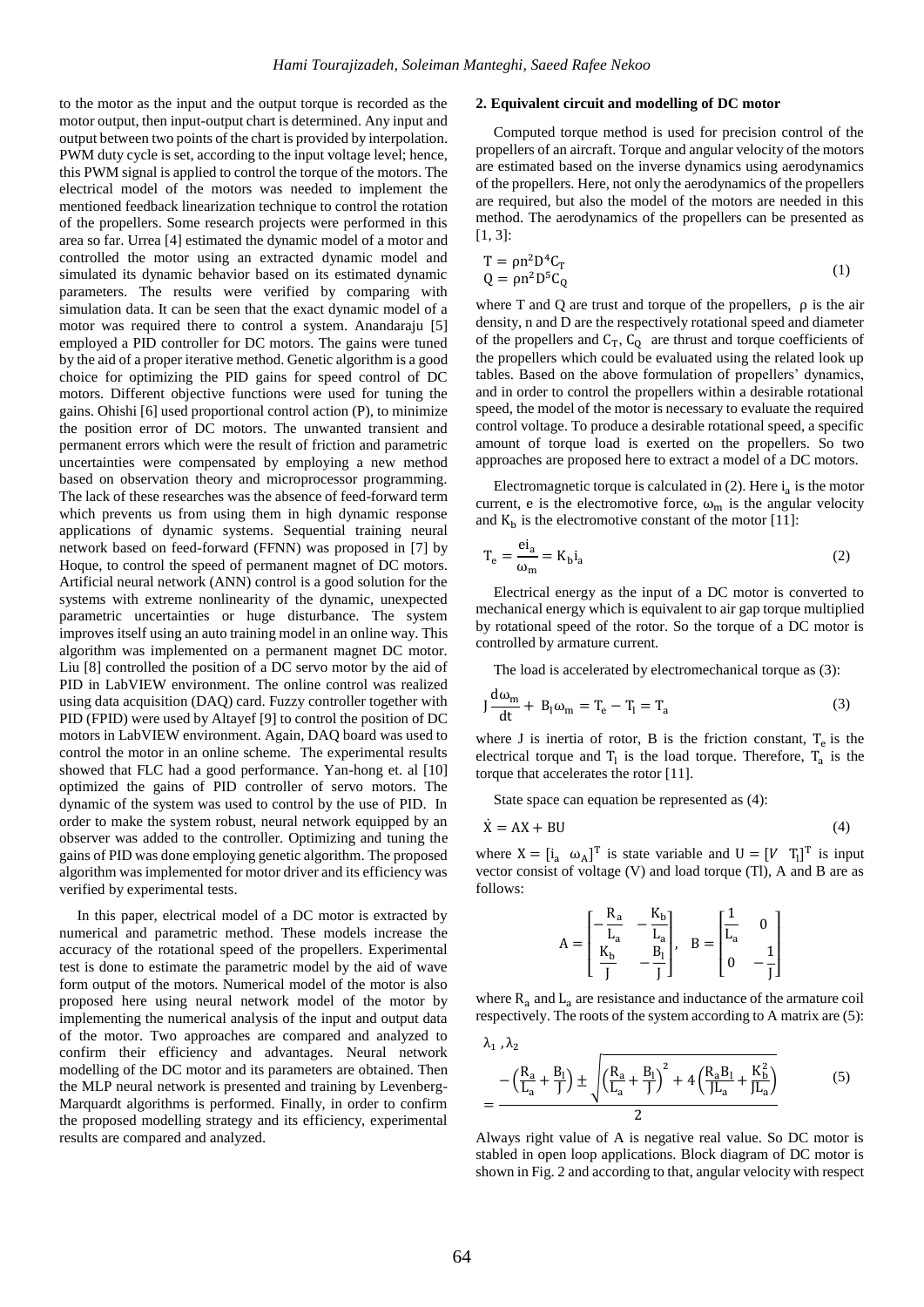to the motor voltage and angular velocity with respect to torque is extracted and represented in (6) and (7) respectively:



Figure 2. Block diagram of DC motor [11].

Therefore, the angular velocity of a DC motor is controlled by its input voltage and load torque. A proportional-integral-derivative (PID) controller is employed in this paper, which is a control loop feedback mechanism widely used in industrial control systems and a variety of other applications requiring continuously modulated control. The general control law can be expressed mathematically as  $u(t) = K_p e(t) + K_i \int_0^t e(\tau) d\tau$  $\int_0^t e(\tau) d\tau + K_d \frac{de(t)}{dt}$  $\frac{e(t)}{dt}$ , where  $K_p$  is proportional gain,  $K_i$  is integral gain and  $K_d$  is derivative gain, all of them non-negative.

#### **3. Neural network algorithm**

The Levenberg-Marquardt algorithms is used for NN (neural network) leaning. A review of these algorithms is represented here [12]:

All of the NN inputs are applied to the network and all of these outputs are calculated. Afterward, Sum of squared errors for all of the inputs is computed.

Jacobian matrix for this network is computed by (8)

$$
J(x) = \begin{bmatrix} \frac{\partial e_1(x)}{\partial x_1} & \cdots & \frac{\partial e_1(x)}{\partial x_n} \\ \vdots & \ddots & \vdots \\ \frac{\partial e_n(x)}{\partial x_1} & \cdots & \frac{\partial e_n(x)}{\partial x_n} \end{bmatrix}
$$
 (8)

where  $e(x)$  is the NN error for x-th parameters. Variation of NN weights are calculated by (9)

$$
\Delta x = [J^{T}(x)J(x) + \mu I]^{-1}J^{T}(x)e(x)
$$
\n(9)

where  $\mu$  is training coefficient and I is a unit matrix.

The sum of squares of the errors is recomputed using  $x + \Delta x$ . If this new summation value is smaller than that computed in step 1, then  $\mu$  should be reduced by p (usually p=10). Then, let  $x = x + \Delta x$ and go back to step 1. Otherwise, if the summation value is not smaller than that computed in step 1, then  $\mu$  should be increased by p and then go back to step 3.

The algorithm is assumed to be converged when the norm of the gradient is less than some predetermined value, or when the sum of squares is reduced to an acceptable level.

$$
\frac{\omega_{\rm m}(s)}{T_{\rm l}(s)} = \frac{-(R_{\rm a} + sL_{\rm a})}{s^2(JL_{\rm a}) + s(B_{\rm l}L_{\rm a}) + (B_{\rm l}R_{\rm a} + K_{\rm b}^2)}
$$
(7)

#### **4. Parametric modeling of DC motors**

In this section parametric model of a DC motor is extracted by experimental test. An application was implemented in C# for generating desired input to apply to the motors and to record the output of the DC motor simultaneously. An electronic interface circuit was designed and constructed to send the input data from PC to the motor and to receive the motor speed as the output to a PC by RS232 port. The input voltage of the motor is converted to Pulse Width Modulation (PWM) by microcontroller (ATMEGA64). Then it is amplified (L293) and is applied to the terminal of the motor armature. The motor speed is estimated using incremental rotary encoder. The output of the encoders is recorded by microcontroller and is sent to a PC. A scheme of this application and its related electronic circuit is shown in Fig. 3 and Fig. 4 respectively.



Figure 3. C# application for motor drive.



**Figure 4.** Electrical board interface.

#### *4.1. Armature resistance*

DC component of the armature resistance is computed by applying DC voltage to the motor and locking the rotor. Then the armature currents are measured. The nominal currents of the motor should be considered. DC component of the armature resistance is calculated by (10):

$$
Rdc = Vdc/Idc \tag{10}
$$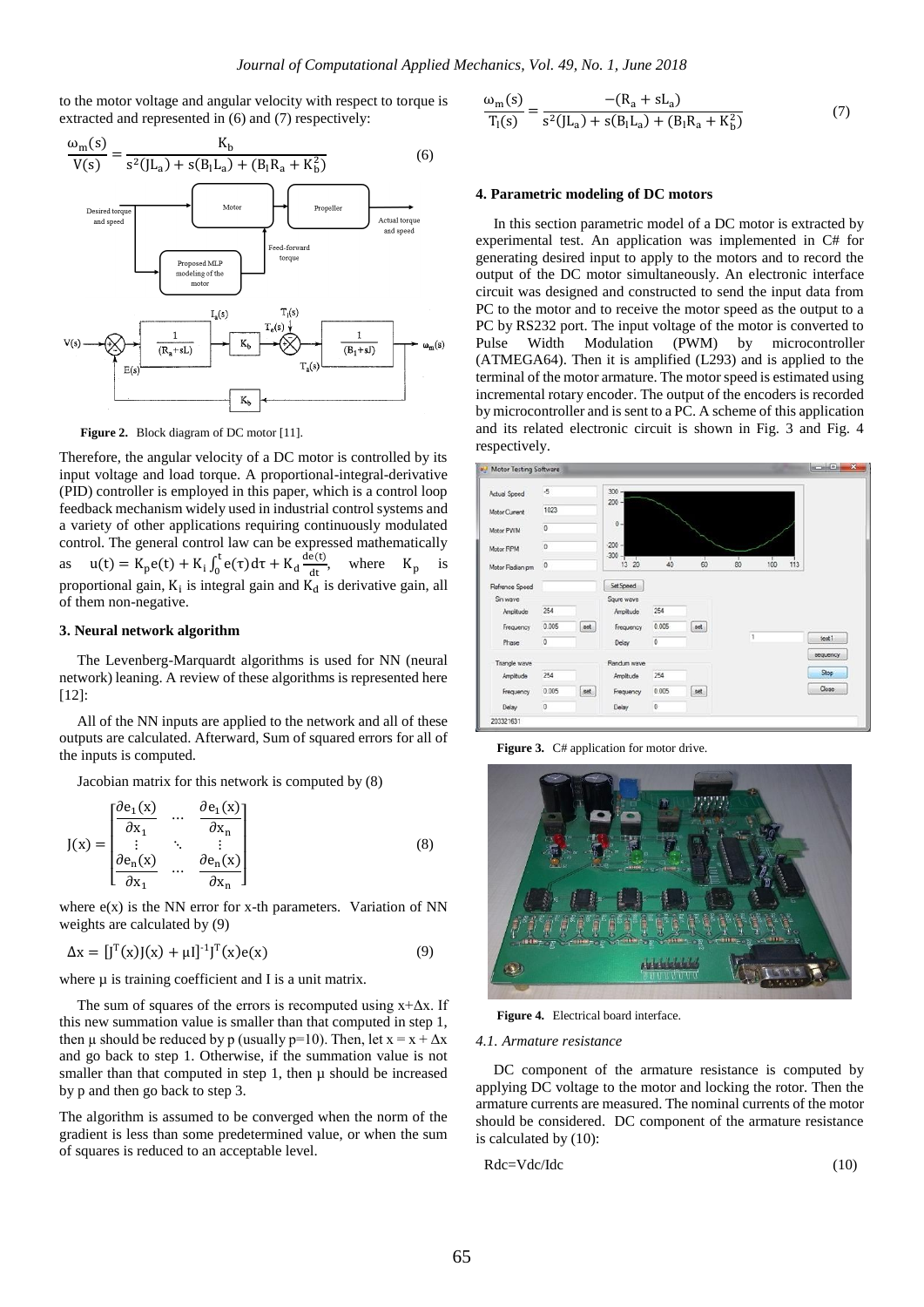The experimental result is shown in Fig. 5.



**Figure 5.** Input voltage and Current of the motor.

The parameters of each waves form can be seen in Table 1, 2 and the related calculated DC component of the armature resistance can be seen in Table 3.

**Table 1.** Voltage.

| parameter | value |
|-----------|-------|
| Vpp       | 120mV |
| Vrms      | 3.34V |

Table 2. Current\* R(1.5 ohm).

| parameter | value  |
|-----------|--------|
| Vpp       | 36.0mV |
| Vrms      | 124mV  |

**Table 3.**Computed resistance (rms stands for root mean square).

| buehler         |      |       | $R = 1.5$ |          |
|-----------------|------|-------|-----------|----------|
| CH <sub>2</sub> | Vrms | 0.124 | I(A)      | 0.082667 |
| CH <sub>1</sub> | Vrms | 3.34  | V(V)      | 3.34     |
|                 |      |       | R(ohm)    | 38.90323 |



**Figure 6.** Input voltage and current of the motor.

**Table 4.**Computed motor inductance (avg stands for average, amp stands for amplitude, rms stands for root mean square).

| $Current*$ R |                  |
|--------------|------------------|
| Vpp          | 1.92V            |
| Vmax         | 960mV            |
| Vmin         | $-940mV$         |
| Vavg         | $17.1 \text{mV}$ |
| Vamp         | 1.67V            |
| Vtop         | 755mV            |
| Vhase        | $-921 \text{mV}$ |
| Vrms         | 604mV            |

| Voltage |          |
|---------|----------|
| Vpp     | 23.0V    |
| Vmax    | 10.4V    |
| Vmin    | -11.6V   |
| Vavg    | $-722mV$ |
| Vamp    | 20.3V    |
| Vtop    | 8.82V    |
| Vbase   | -11.4V   |
| Vrms    | 7.24V    |
|         |          |

**Table 5.**Computed variance phase of current and voltage.

| us  |    | W       |        | phi(rad) phi(degree) |
|-----|----|---------|--------|----------------------|
| 244 | 50 | 314.159 | 0.0766 | 4 394                |

**Table 6.**Computed motor inductance.

| $tan(phi)=LW/R$ |        |                 | L (inductance) |       |
|-----------------|--------|-----------------|----------------|-------|
| $tan(\phi)$     |        | W               | (H)            | L(mH) |
| 0.076805355     | 38.903 | 314.159 0.00951 |                | 9.51  |

#### *4.2. Armature Inductance*

Inductance of the motor is computed by applying a sinusoidal voltage as the input of the motor and recording the motor current as its output. Input/output chart is plotted, and then the variance phase between the input and output of the motor is computed. The rotor is locked during the test procedure, in order to disable the electromotive force (emf) effect on this test. The Inductance of the armature can be computed by (11) [11]:

$$
L_{a} = \frac{\sqrt{\frac{V_{a}^{2}}{I_{a}} - R_{a}^{2}}}{2\pi f_{s}}
$$
\n(11)

where  $f_s$  (Hz) is the input voltage frequency,  $R_a$ (ohm) is the armature resistance,  $V_a$  (V) is rms of input voltage,  $I_a$  (A) is the RMS of the motor current and  $L_a$  is the armature inductance (H). Input and output wave form is shown in Fig. 6. Characteristics of the input and output wave are presented in Table 4. The rotor inductance is computed and is shown in Table 6.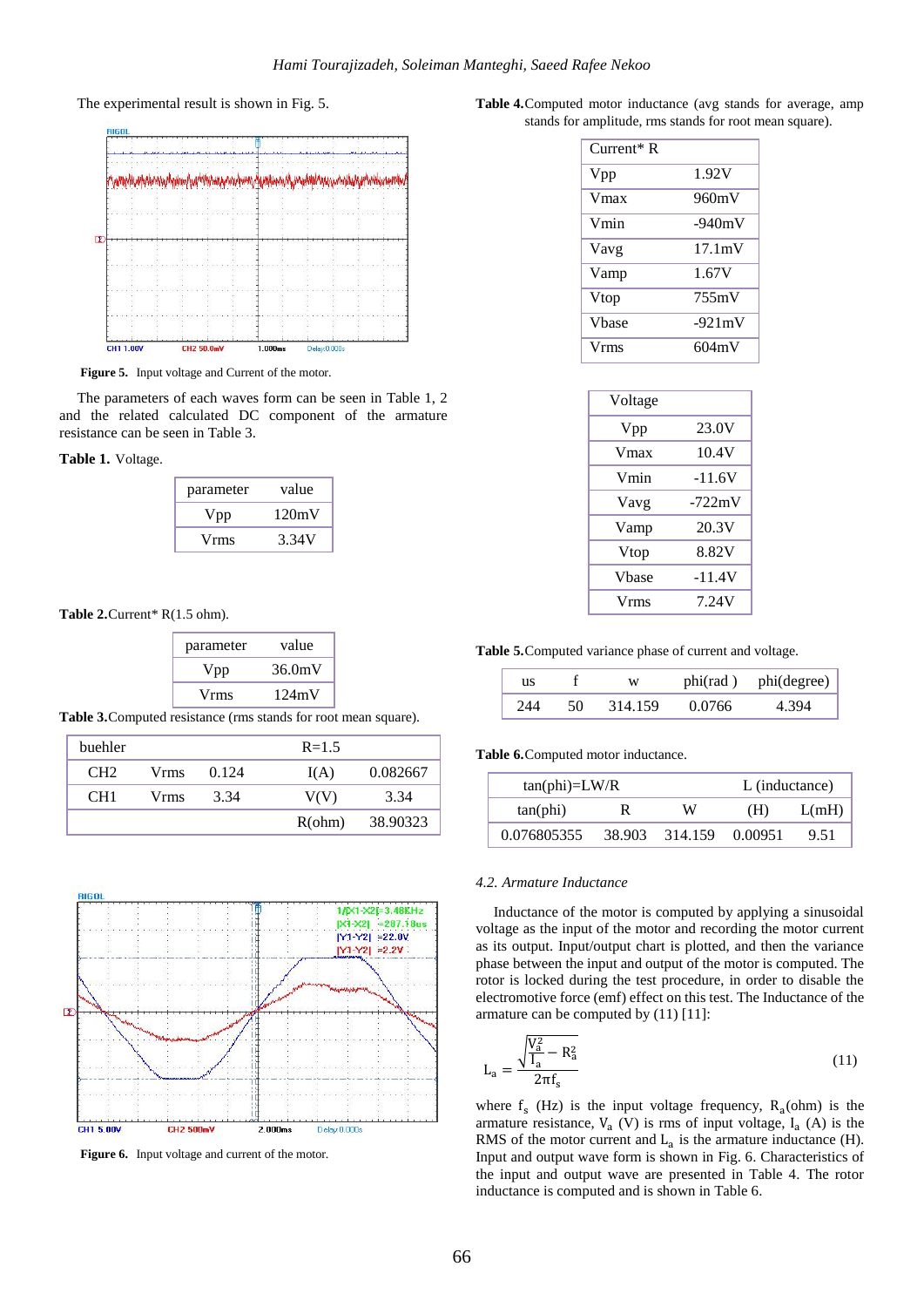#### *4.3. EMF constant*

The shaft is rotated by a prime mover (another DC motor) up to the nominal speed of the motor. The armature coil is open and the voltage induced in this terminal is recorded for any motor speed. The result is plotted in the chart in Fig. 7. The slope of this curve at any specific speed is represented as the emf constant of the motor (V.s/rad). According to Fig. 7 emf constant is computed about 0.238.



Figure 7. Induced voltage via motor speed.

**Table 7.**Parameters of the motor together with the propeller (emf stands for electromotive force).



**Figure 8.** Parametric model output compared to experimental output.

The desired position and velocity of the aircraft can be achieved by controlling the motor speed calculated from inverse dynamics of the propellers dynamics and using the proposed parametric modelling of the motor together with the employed propeller which is shown in Table 7. Parametric model of the DC motor and propeller according to Table 7 was implemented and the input data set were applied to this model. The output of the parametric model was compared with experimental test in Fig. 8. It can be seen that the open loop output of the DC motor with parametric modelling is the same as the output of experimental tests with the same input, but the output amplitude of the profile related to parametric modelling is 15 deg/s less than the output of DC motor. So it can be concluded that this model of DC motor is not quietly precise and should be improved using some numerical strategies.

#### *4.4. MLP neural network model of DC motors*

A multilayer perceptron is a class of feed-forward artificial neural network, consists of at least three layers of nodes [13]. Except for the input nodes, each node is a neuron that uses a nonlinear activation function and utilizes a supervised learning technique called back propagation for training [13]. For implementing the neural network model of a system, dataset of the input and output of the system is required. An application was implemented in C# for generating the desired input to be applied to the motor and recording the output of the DC motor simultaneously. Input data consists of sin wave, triangular wave, square wave with constant amplitude and square wave with random amplitude. This signal was generated by application that is implemented on a PC. The dataset are shown in Fig. 10.

#### *4.5. Neural network (NN) structure*

The multilayer perceptron neural network structure consist of five inputs and one output with one hidden layer are considered. The input of NN term consists of input of NN in time t and time t-1, outputs of NN at time t-1, t-2 and t-3. Structure of NN is obtained by genetic algorithm (GA) implementation. In this case, the number of NN hidden layers and the number of neurons in hidden layers are considered one to ten layers and neuron respectively. The GA cost function is the mean of squared of the errors (MSE) for different NN structures while the bias and weights are unit. GA results are shown in Table 8. It can be seen that the structure consists of one hidden layer with three neurons is the best choice.

**Table 8.**Parameters of motor.

| Number of hidden layer  |        |       |
|-------------------------|--------|-------|
| Number of neuron layer1 |        |       |
| Number of neuron layer2 |        |       |
| Number of neuron layer3 |        |       |
| Number of neuron layer4 |        |       |
| Number of neuron layer5 |        |       |
| MSE                     | በ በ334 | በ 359 |

#### *4.6. Neural Network training*

In this paper the results are obtained for a controlled system (integration of the feed-forward controller and plant) in which the motor is controlled in a feed-forward loop using the proposed method and the plant is a propeller. However, the parameters introduced in Table 7, are actually the parameters of the motor and propeller together. NN is trained by LM method. Means of squared of the errors in this procedure is reached to 0.0001 in 15 epoch (Fig. 9). NN structure with five inputs, one hidden layer with three neurons and one output, is obtained and trained. The weights of connections are shown in equations (12) and (13).

$$
w1 = \begin{bmatrix} -0.1216 & +0.3120 & +0.0666 \\ -0.7061 & +0.0650 & +0.0861 \\ -0.5052 & +0.0981 & +0.0456 \\ +0.0236 & -0.4529 & -0.1233 \\ +0.0852 & -2.0155 & +1.2733 \end{bmatrix}
$$
(12)  

$$
w2 = \begin{bmatrix} -0.1151 \\ -0.4811 \end{bmatrix}
$$
(13)

+2.7612 The NN output with desired input is compared with experimental results and is shown in Fig. 11. The error between NN output and experimental output of the motor is shown in Fig. 12. It can be observed that the neural network output is the same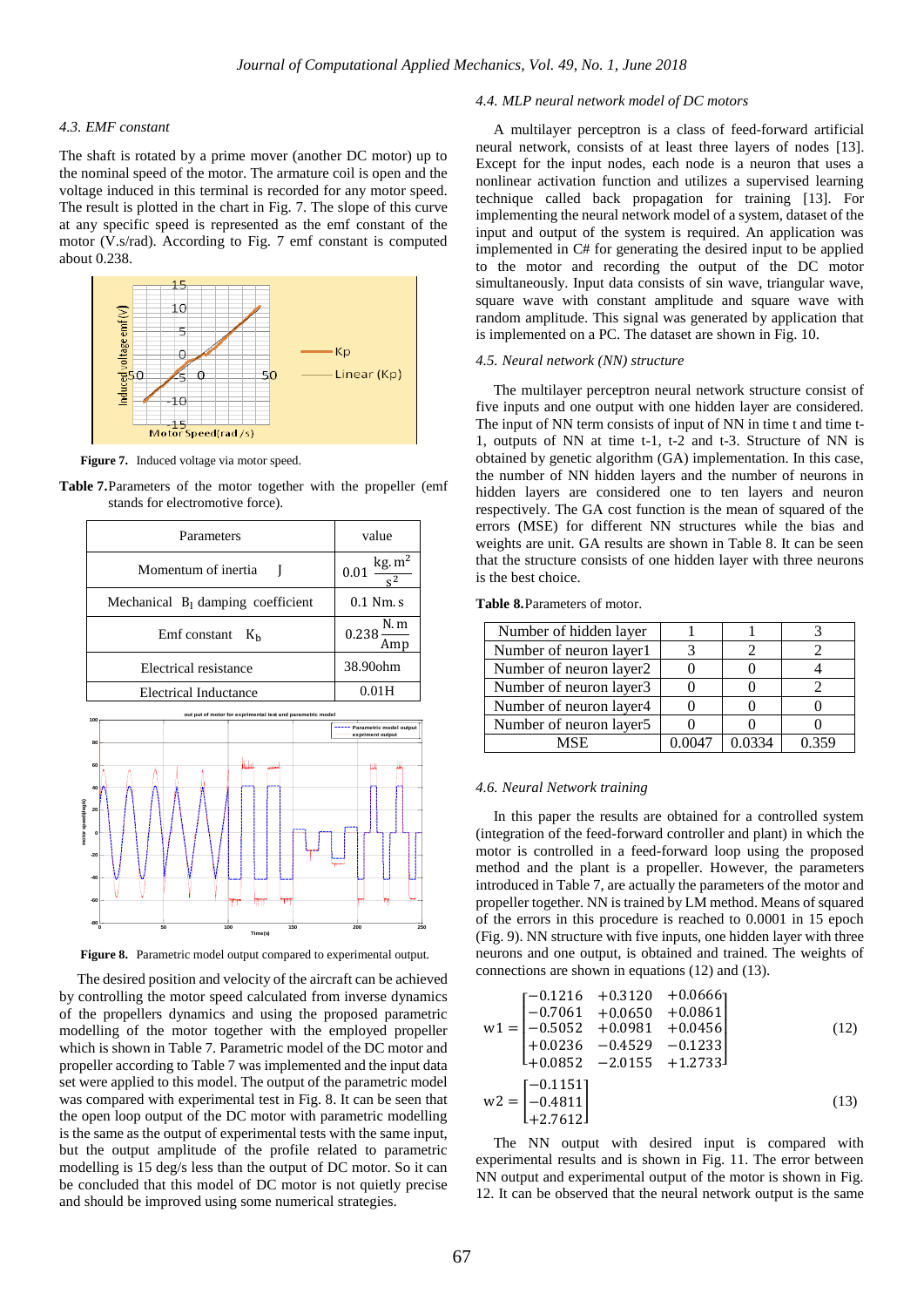as the real output of the motor. The error between NN output and experiment output is less than 2 deg/s. So, this result is better than the parametric modelling of the DC motor. This result is contributed to the fact that in the NN model of a DC motor any linear and nonlinear effects of a DC motor are considered, while the parametric model of the motor only considers linear and static effects of a DC motor. So it can be concluded that the motor which is controlled using the proposed algorithm can successfully control the speed and torque of the propeller.



**Figure 9.** Mean squared normalized of NN for each epoch.



**Figure 10.** Experimental input (up) and output of the motor (down).



**Figure 11.** Experimental output compared to NN output.



Figure 12. Error of experimental output and NN output.

Also comparing the proposed method with the simple traditional PID which is used for example in [14] shows that unlike PID algorithm which has a short delay and overshoot for tracking the desired speed and torque of the motor, the proposed algorithm of this paper is able to control the speed and torque of the propeller motor simultaneously and without the mentioned delay and overshoot as a result of its feedforward nature. Also in this method no sensor is required to be used in closed loop of PID. In [14], particle swarm optimization was used to cover this issue. Here the proposed structure in our paper proposes a way to control a DC motor without overshoot and with additional feed-forward loop to deal with torque or speed control.

#### **5. Conclusions**

In this paper, parametric model of a DC motor of the propeller of an aircraft was extracted by experimental test. This model is required for controlling the rotational velocity of the aircraft propeller using its inverse dynamics based on computed torque method. DC motor parameters can be affected by environmental condition, so this model can produce error in controlling procedure as a result of parametric uncertainties and nonlinear effect. For controlling the model with this uncertainty, closed loop PID controller was implemented. Neural network model of the motor was also extracted which covered all of the known and unknown parameters of the motor and was extremely useful for implementing computer based controllers. Levenberg-Marquardt algorithms which is one of the best methods of training a neural network was implemented in this research. Output of two proposed approached are compared and analyzed. In this comparison the motor is controlled using the proposed method in a feed-forward way and the plant is a propeller. It was shown that neural network model of the motor was more efficient. The neural network can be trained in an online way by implementing online training algorithms. Finally, it was concluded that NN can provide a more accurate model of a DC motor in the control procedure of feedback linearization methodology of an aircraft propellers. It was also discussed that although the proposed controlling algorithm has some advantages over traditional controlling methods like PID. Although PID is very effective and common in DC motor control either position or speed, though it has a drawback which is sensitivity to gain selection and improper selection of gains might lead to overshoot and this deficiency do not exist in the proposed algorithm.